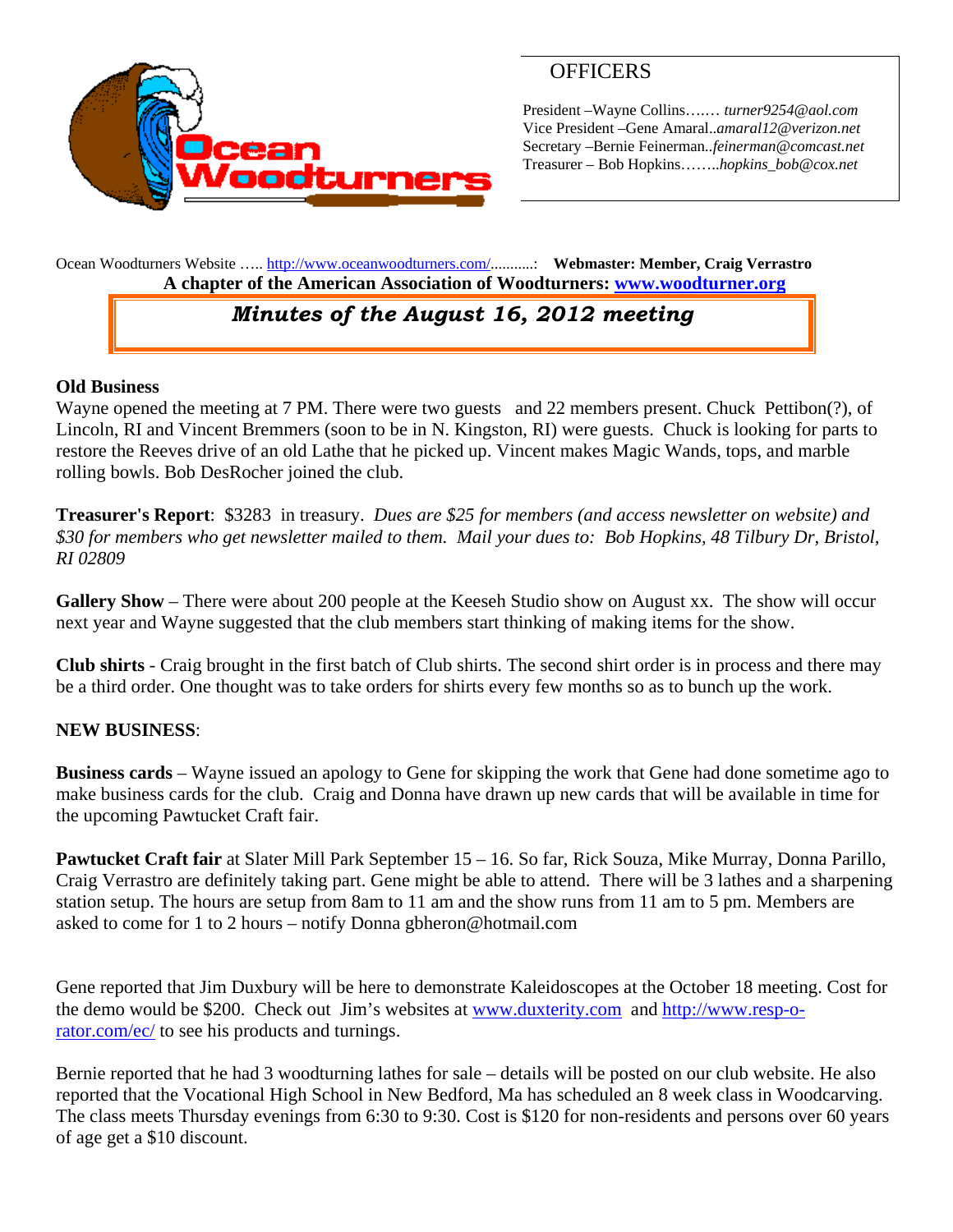David Hannsen will demonstrate metal spinning sometime in the future

### **Show and Tell**





Ken Guarneri showed a carved and turned Cherry burl Tom Powell showed a winged Black Ash burl bowl

## **Demonstration Nigel Howe demonstrated a simple method of making the Ellsworth style hollowing tools**



Nigel began by saying that you first need to decide what you will make.

You need wood for a handle, drill rod for the shaft, a tool bit for the cutting edge, Yellow MAPP gas cylinder if you want to have a bend in the shaft, and assorted drill bits, drill, grinder, etc..

Begin by turning the handle between centers on the lathe. Leave a gap for fitting the lashing (some people use ferrules in place of lashing).



This tool will have a small metal cutter in the end. When sharpening the cutter, he recommends cutting the cutter in half to start with on the edge of the grinding wheel. The cut can then be sharpened to a point. The tool bits rod's end can be rounded on the grinder. Once the end is rounded, pick a drill bit slightly larger (or equal) to the rounded end and drill a hole in the metal shaft. The sharpened tool bit will be fastened in place using medium thick CA glue. When the tool bit is too short to be useful, heat the end with a torch which will melt the CA glue and the tool bit can be dropped out.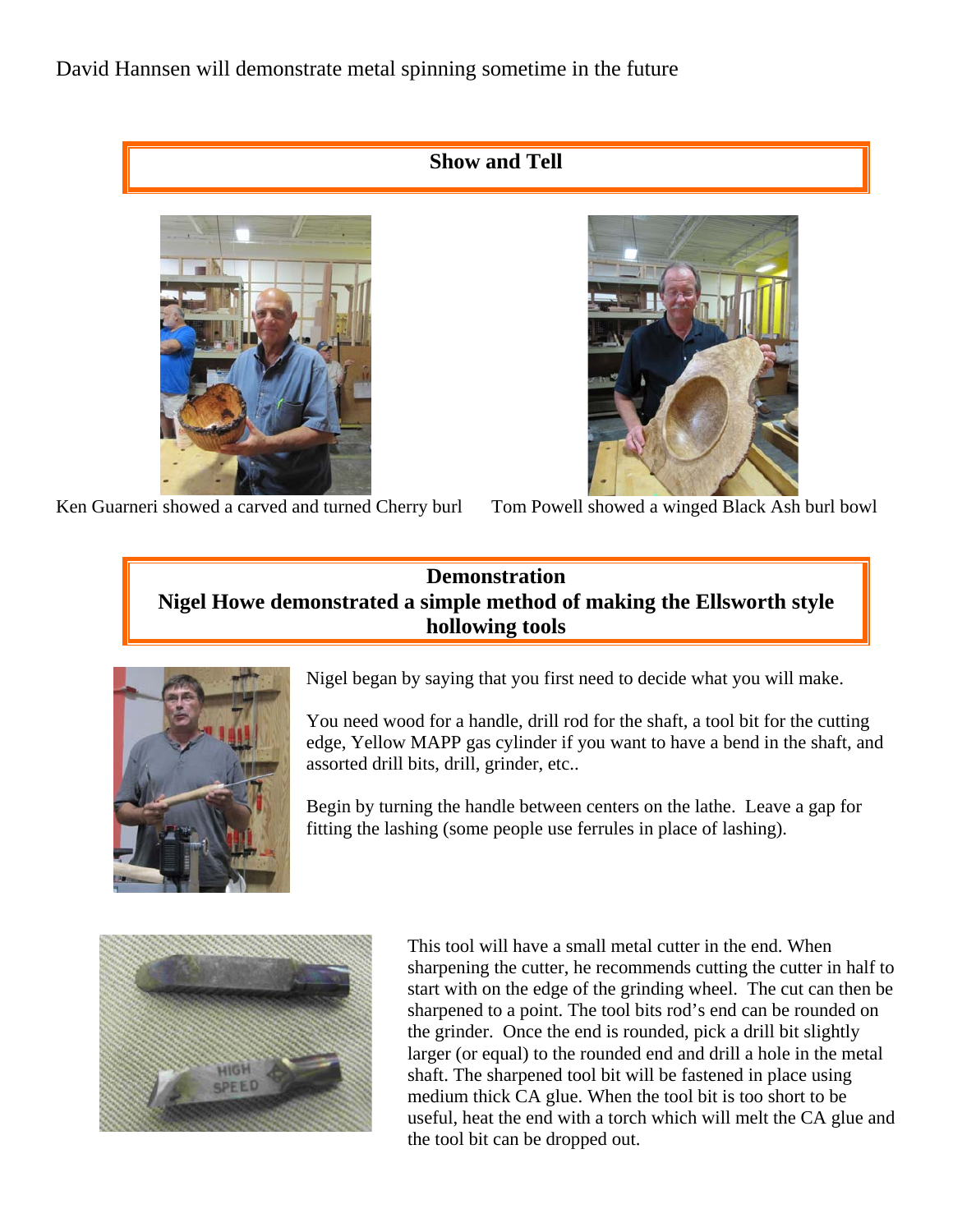Nigel has made a separate tool to hold the cutter for grinding the edge and had a few extras for sale for \$10 each

Mark the center of the metal shaft with a punch to hold the bit when you start drilling it out. This is using oil hardening tool steel for the shaft which can be found at the Home Depot/Lowes stores. You need to drill about a quarter of an inch to hold the cutting bit. The demo model was to have a bent end holding the cutter (some are straight).





Bending the end by heating the shaft with MAPP gas

Nigel showed how to put a slight bend in the end by heating it with MAPP gas (the yellow cylinder). Use only an inch and a half or so to bend. After heating, and while still hot!!, the end can be inserted into a plumber's nipple (which is mounted in a workbench) to bend. With more effort one can make a "swan" neck shaft where the cutting tip is inline with the shaft to minimize turning torque.

A bent shaft

Next cut the rod by using a hacksaw or a Dremel tool about 6-7" from the end for the handle. About 2 inches will be imbedded into the handle.



Now drill the handle. Place an elastic/rubber band on the bit to act as a depth gauge. Use Locktite epoxy, (two part epoxy) which sets up in five minutes, to cement the shaft into the handle



Lash the ferrule by using string wrapped around the gap between the handle and the rod. Glue the cutter into the end of the steel rod using CA glue.

http://en.wikipedia.org/wiki/Common\_w hipping is a step by step explanation of making a "lashed" ferrule

Make sure the cutter is positioned the way you will want to use it. By using CA glue, when the cutter wears down it will be easy to heat it and replace with a new one. If the tool chatters, the cutter is either too long or the tip is dull. http://www.use-enco.com/CGI/INPDFF?PMPAGE=164&PMITEM=383-5216 lists tool bits which can also be found at Harbor Freight